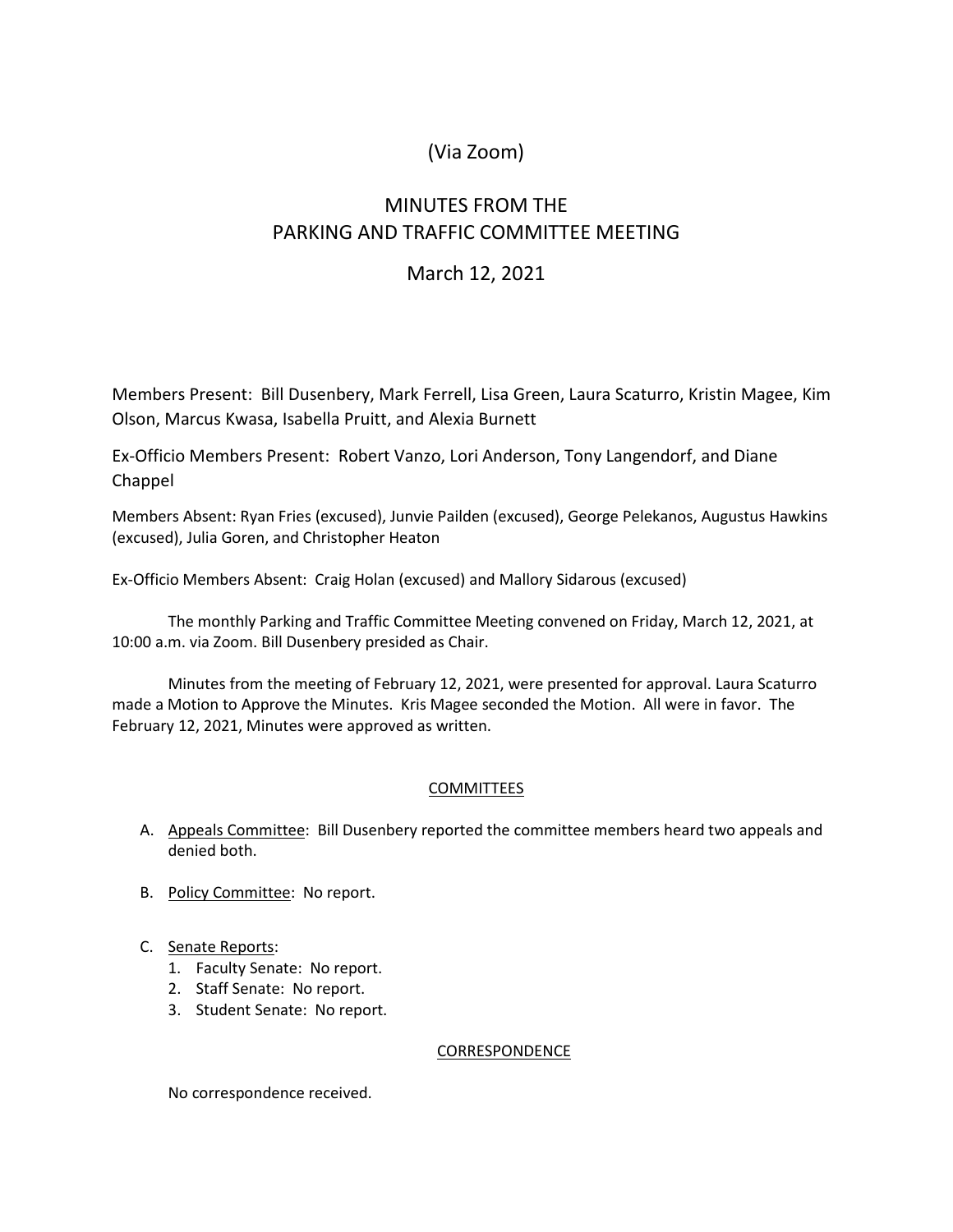#### OLD BUSINESS

- A. Initiatives Assigned to Facilities Management or Telecommunications: There are no initiatives assigned at this time.
- B. Motorist Assistance, Citation, Towing Monthly Report, and Moving Violation Statistics, and EV Charging Data: All reports are still showing a downward trend due to the pandemic.
- C. Campus Construction Update: Tony Langendorf reported that sealing of the parking lot sidewalks will begin after May Commencement. This includes all sidewalks that lead to and from parking lots, which is the majority of the sidewalks.

Craig Holan was absent so there was no report from Facilities.

#### NEW BUSINESS

A. Bond Model Update: Tony reported that after viewing the proposed Bond Model, things are better than anticipated. That means that the increase in parking permits should still be \$6.00 across the board. With the Cares Act, Parking should receive money to help keeping the parking permit rates as planned. Money from the Cares Act is based on revenue that was lost due to COVID-19.

B. Revenue Loss Summary: Tony reported as of February, 2021, Parking Revenue was down by \$1.3 million as a direct result of COVID -19. Offering green permits for students to purchase yielded \$20,000.

C. Membership Update: Bob Vanzo reported that the Committee is losing three members in the next few months. Laura Scaturro, Kris Magee, and Mark Ferrell. Laura is retiring, and, this will be her last meeting. Kris Magee is retiring May 1, 2021. Mark Ferrell will be leaving to become the new Staff Senate President. Bob has reached out to Ken Holbert for a recommendation from the School of Dental Medicine to replace Kris Magee. He has also reached out to David Balai, the Staff Senate President to appoint individuals to replace Mark Ferrell and Laura Scaturro. Marcus Kwasa is staying on and has agreed to be the Vice Chairman of the Committee. Isabella Pruitt announced she will be around for a long time. Lisa Green announced that she will be retiring in May, 2021, so we will need another Faculty member to replace her position. Bob will reach out to the Faculty Senate President.

Bob thanked Laura Scaturro for her many years of service. She has participated very passionately as an advocate for students, staff and faculty and therefore initiated a number of positive changes. Laura added that she has really enjoyed her time on the committee. Tony Langendorf added that she was a very diligent proofreader and analyst. Bill Dusenbery stated the Appeals Committee will miss her expertise and advocacy for the students. She pushed the committee to look at all the different aspects of the appeal. Bob Vanzo added that everyone on the Committee is encouraged to ask questions or raise concerns so that the Committee is aware of them, oftentimes resulting in positive change.